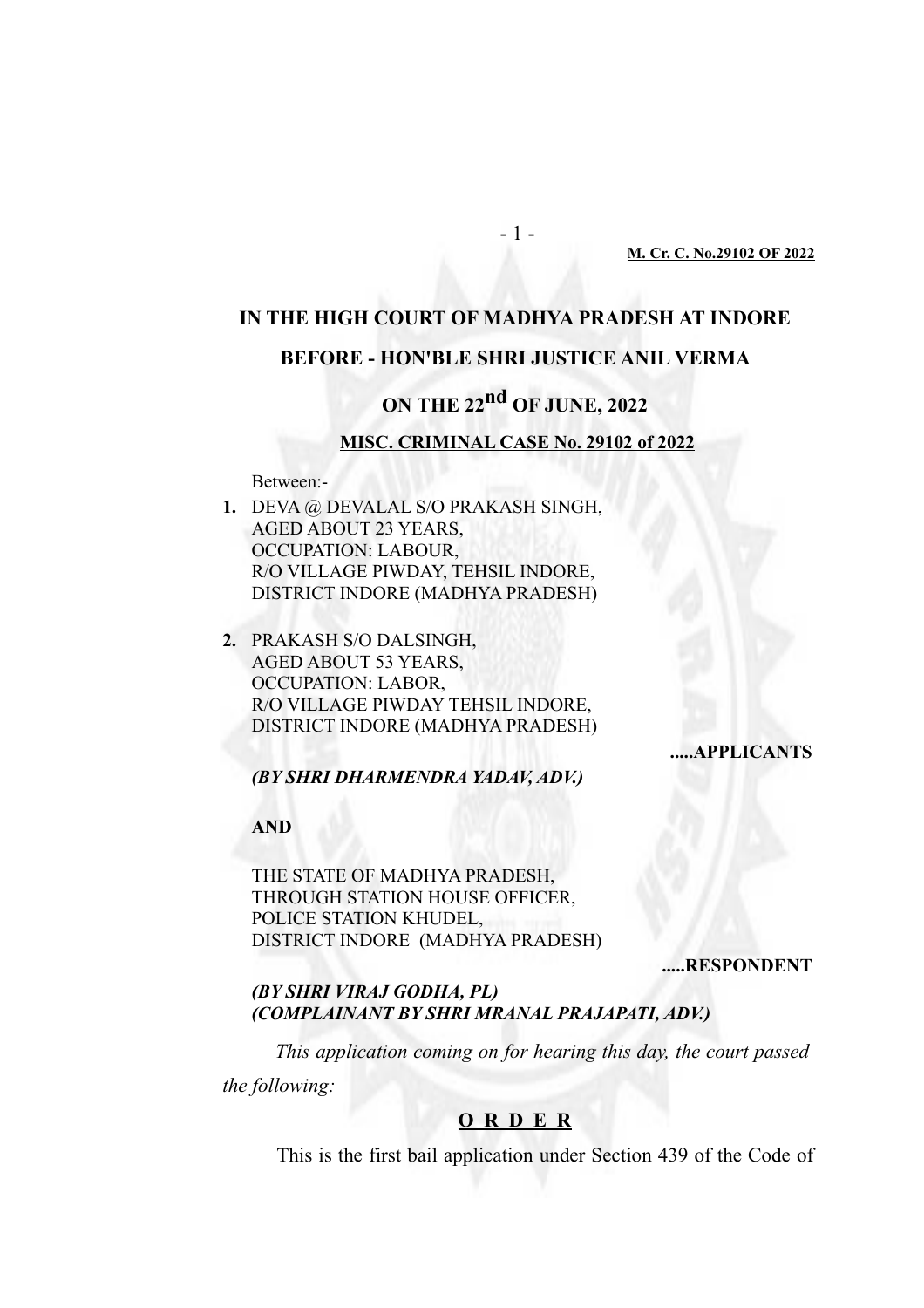Criminal Procedure, 1973 filed on behalf of the applicants for grant of bail. The applicants are in custody since 07/06/2022 in connection with Crime No.339/2022 registered at Police Station – Khudel, District Indore (M.P.) for commission of offence punishable under Section 294, 323, 326-A, 206 and 34 of the Indian Penal Code, 1860.

As per prosecution story, on 24/05/2022 at around 05:00 PM, the victim was washing cloths in front of her house and present applicants along with another co-accused Lalitabai came and started fighting and abusing the victim and co-accused Lalitabai threw acid on the victim causing grievous hurt. Accordingly, offence has been registered against the applicants.

Learned counsel for the applicants submits that the applicants are innocent persons and they have been falsely implicated in this offence. They are in custody since 07/06/2022. Evidence is not supporting the case of the prosecution. Both the applicants belongs to same and a respectable family. Final conclusion of the trial is likely to take sufficient long time. The applicants are the permanent residents of Indore district. Under the above circumstances, prayer for grant of bail may be considered on such terms and conditions, as this Court deems fit and proper.

*Per contra*, learned counsel for the respondent / State opposes the bail application and prays for its rejection by submitting that this is a matter of acid burn, which is a very heinous crime. One criminal antecedent has also been found against the applicant No.2. Hence, applicants are not entitled to be released on bail.